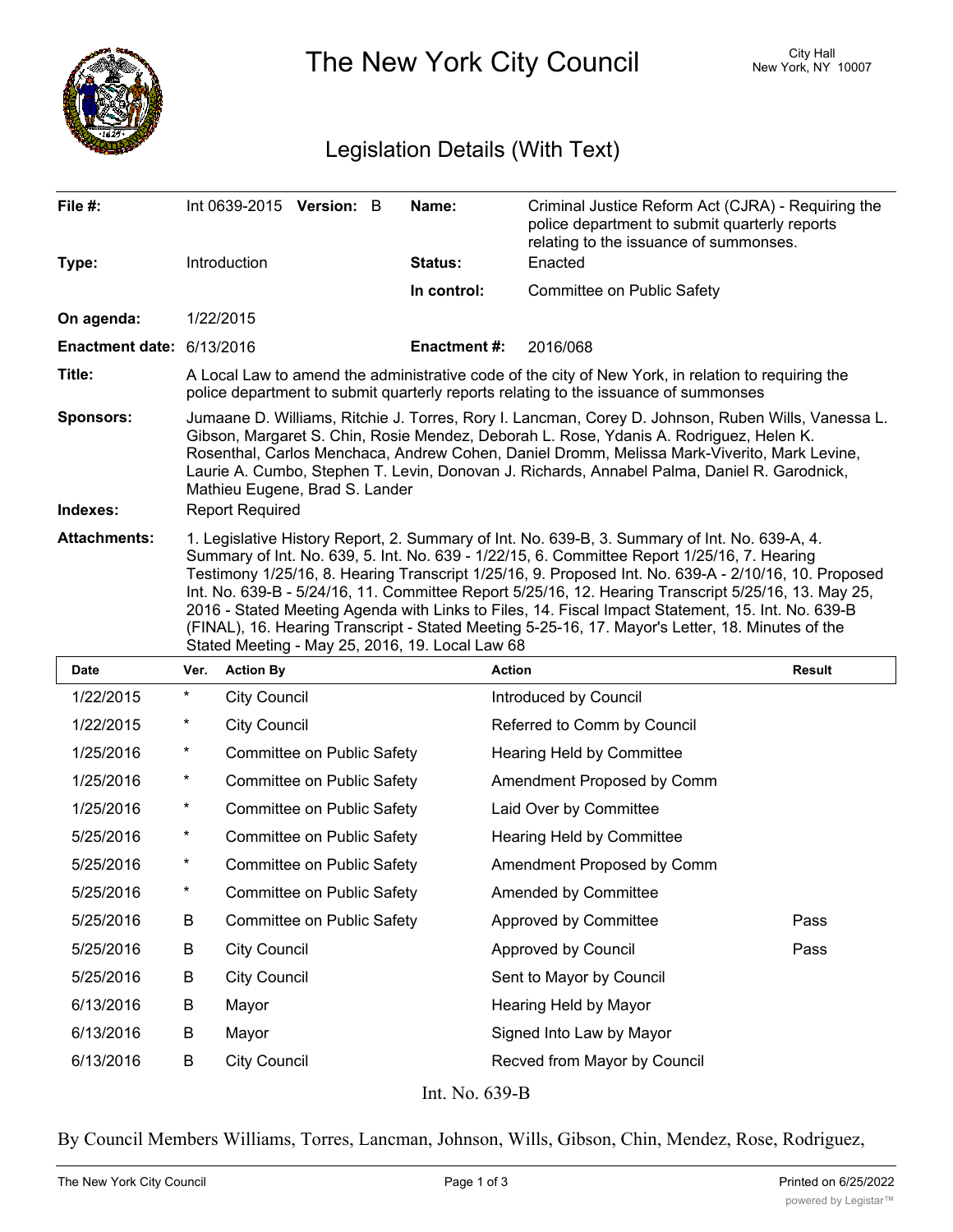## **File #:** Int 0639-2015, **Version:** B

Rosenthal, Menchaca, Cohen, Dromm, The Speaker (Council Member Mark-Viverito), Levine, Cumbo, Levin, Richards, Palma, Garodnick, Eugene and Lander

A Local Law to amend the administrative code of the city of New York, in relation to requiring the police department to submit quarterly reports relating to the issuance of summonses

Be it enacted by the Council as follows:

Section 1. Title 14 of the administrative code of the city of New York is amended by adding a new

section 14-157 to read as follows:

§14-157 Summons report.

a. The commissioner shall submit to the council and the mayor, and post to the department's website,

within 30 days of the beginning of each quarter, a report containing the following information for the previous

## quarter:

1. The number of criminal summonses issued;

2. The number of civil summonses issued; and

3. Where applicable, for criminal summonses, the criteria applied pursuant to subdivision b of section

14-155 of this chapter in making the determination to issue such summonses.

b. The information required pursuant to subdivision a of this section shall be listed in total and

disaggregated by:

1. offense;

2. race;

3. gender;

4. age;

5. the borough in which the summons was issued; and

6. the patrol precinct, housing police service area, and transit district in which the summons was issued.

c. The information required pursuant to subdivisions a and b for each quarter shall be stored

permanently on the department's website and shall be provided in a format that permits automated processing.